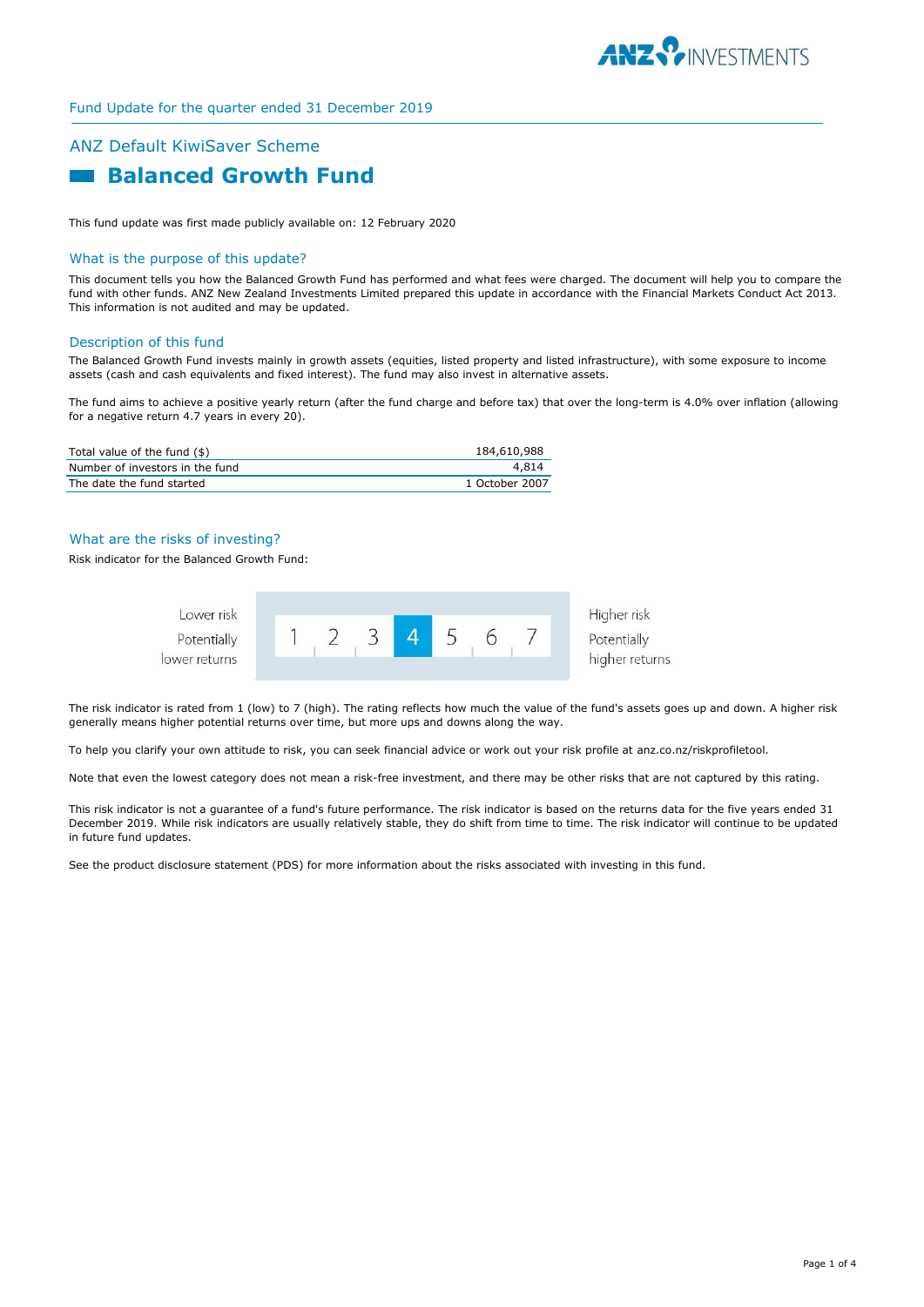# How has the fund performed?

|                                               | Average over past<br>five vears | Past vear |
|-----------------------------------------------|---------------------------------|-----------|
| <b>Annual return</b>                          |                                 |           |
| (after deductions for charges and tax)        | 7.43%                           | 18.08%    |
| <b>Annual return</b>                          |                                 |           |
| (after deductions for charges but before tax) | 8.46%                           | 19.77%    |
| Market index annual return                    |                                 |           |
| (reflects no deduction for charges and tax)   | 9.08%                           | 18.83%    |

The market index annual return is calculated using the target investment mix and the indices of each asset class.

Additional information about the market index is available in the statement of investment policy and objectives on the offer register at www.disclose-register.companiesoffice.govt.nz.



# **Annual return graph**

This shows the return after fund charges and tax for each of the last 10 years ending 31 March. The last bar shows the average annual return for the last 10 years, up to 31 December 2019.

**Important:** This does not tell you how the fund will perform in the future.

Returns in this update are after tax at the highest prescribed investor rate (PIR) of tax for an individual New Zealand resident. Your tax may be lower.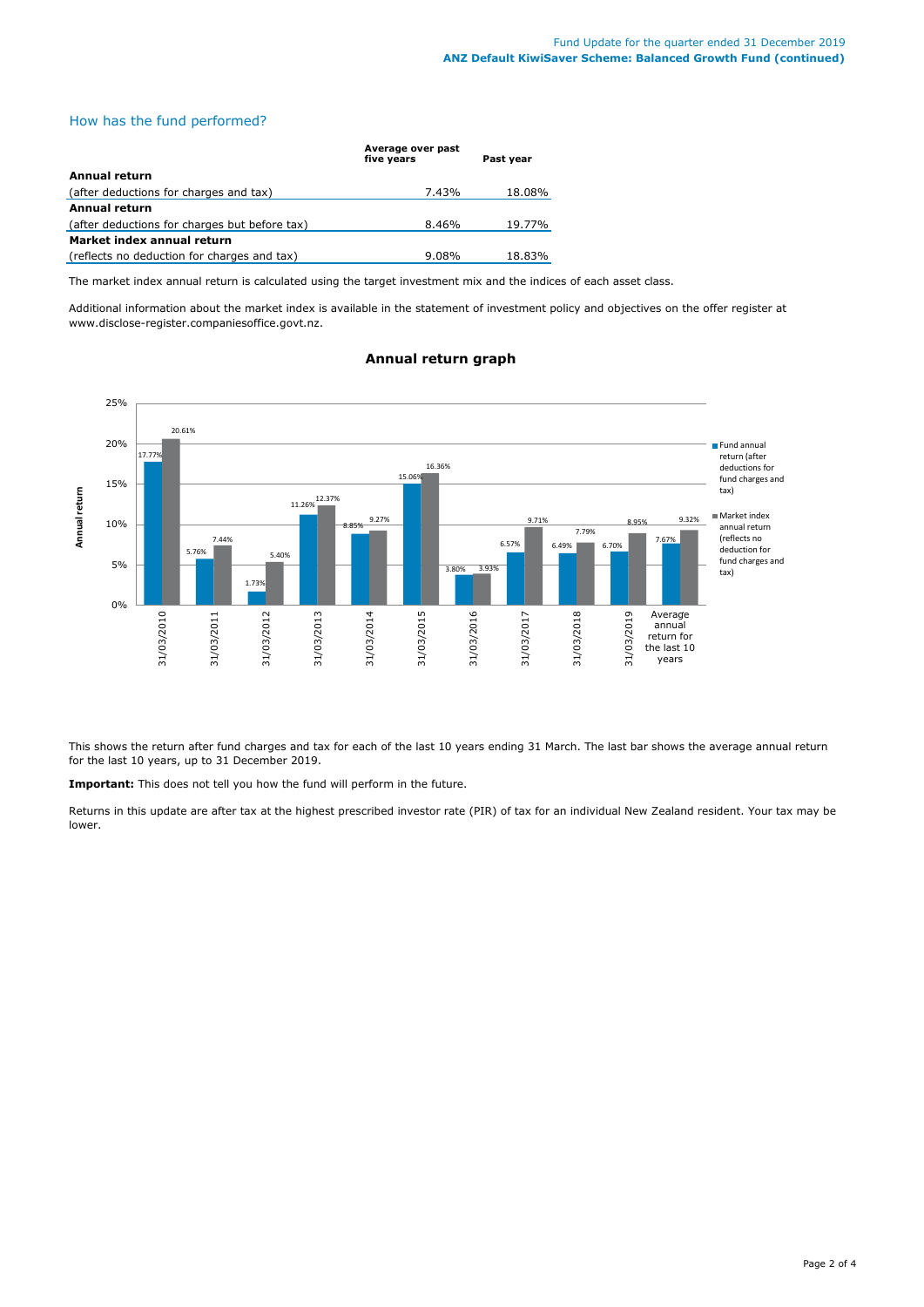#### What fees are investors charged?

Investors in the Balanced Growth Fund are charged fund charges. In the year to 31 March 2019 these were:

|                                             | % of net asset value          |
|---------------------------------------------|-------------------------------|
| Total fund charges <sup>1</sup>             | 1.01%                         |
| Which are made up of:                       |                               |
| Total management and administration charges | 1.01%                         |
| Including:                                  |                               |
| Manager's basic fee                         | 0.95%                         |
| Other management and administration charges | 0.06%                         |
| <b>Total performance based fees</b>         | 0.00%                         |
|                                             | Dollar amount per<br>investor |
| <b>Other charges</b>                        |                               |
| Membership fee <sup>2*</sup>                |                               |

\* From 1 April 2019, the membership fee was removed for members under 18 years and reduced from \$24 to \$18 per year for all other members.

Investors are not currently charged individual action fees for specific actions or decisions (for example, for withdrawing from or switching funds). See the PDS for more information about Scheme fees.

Small differences in fees and charges can have a big impact on your investment over the long term.

## Example of how this applies to an investor

Sarah had \$10,000 in the fund at the start of the year and did not make any further contributions. At the end of the year, Sarah received a return after fund charges were deducted of \$1,808 (that is 18.08% of her inital \$10,000). Sarah also paid \$24 in other charges. This gives Sarah a total gain after tax of \$1,784 for the year.

## What does the fund invest in?

#### **Actual investment mix<sup>3</sup> Target investment mix<sup>3</sup>**

This shows the types of assets that the fund invests in. This shows the mix of assets that the fund generally intends to invest in.